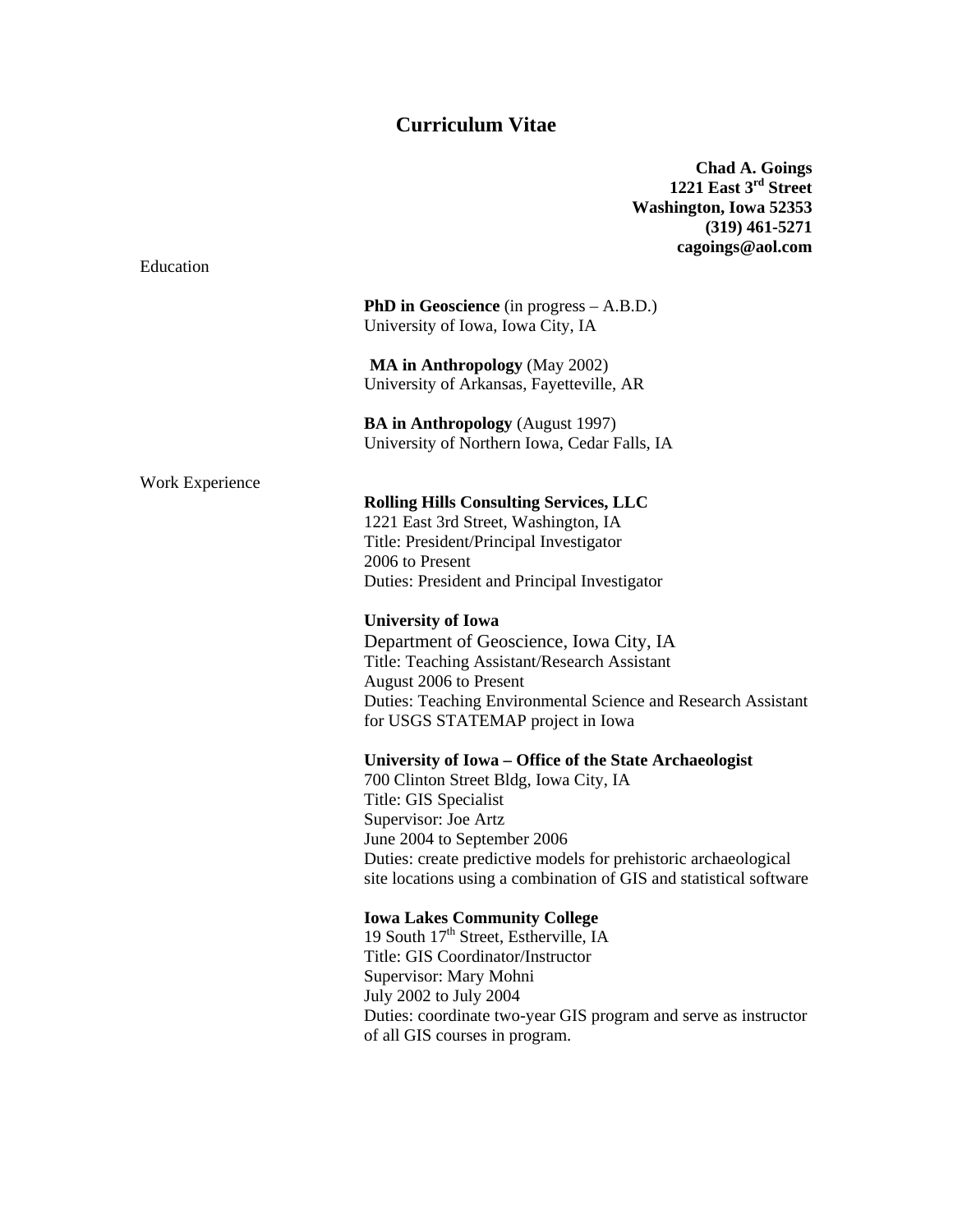#### **University of Arkansas**

Department of Anthropology, Old Main, Fayetteville, AR Title: Teaching Assistant Supervisor: Ken Kvamme January 2002 to May 2002 Duties: teach archaeology lab as a part of graduate assistantship

#### **Mid-Continental Research Associates**

16350 Lowell, AR Title: Crew Chief and Mapping Technician Supervisor: Robert Lafferty May 2001 to May 2002 Duties: crew chief on historic/prehistoric site mitigation and conducted mapping of site along with spatial analysis

### **Bear Creek Archeology**

Highway 9, Cresco, IA Title: Crew Chief and GIS/Lab Technician Supervisor: David Stanley August 1997 to July 1999

Selected Papers, Presentations and Technical Reports

 *A Geographic Information System Model of Prehistoric Mound Location in Iowa.* Journal of the Iowa Archeological Society 57:21–29

*Modeling Prehistoric Mound Locations in Iowa.* Paper presentation at the 2008 Plains Conference in Laramie, WY.

*A Phase IA Archaeological Reconnaissance Survey for the Proposed Buffalo Creek Wind Farm in Township 92 North, Range 22 West and Township 93 North, Range 22 West, Franklin County, Iowa.* RHCS#7

*A Phase I Cultural Resource Survey for Two Proposed Bridge Replacements in the South ½ of Section 29 and the North ½ of Section 32, Township 93 North, Range 19 West, Franklin County, Iowa.* RHCS#6b

*A Phase I Cultural Resource Survey for Two Proposed Bridge Replacements in the NE ¼ of Section 27, NW ¼ of Section 26, SW ¼ of Section 23, SE ¼ of Section 22, Township 90 North, Range 19 West, Franklin County, Iowa.* RHCS#6a

*Modeling Limestone Resources using Geographic Information Systems (GIS) for the Bangs Property, Alden, Iowa. RHCS#5* 

*Modeling Limestone Resources using Geographic Information Systems (GIS) for the Alden, Iowa Plant.* RHCS#3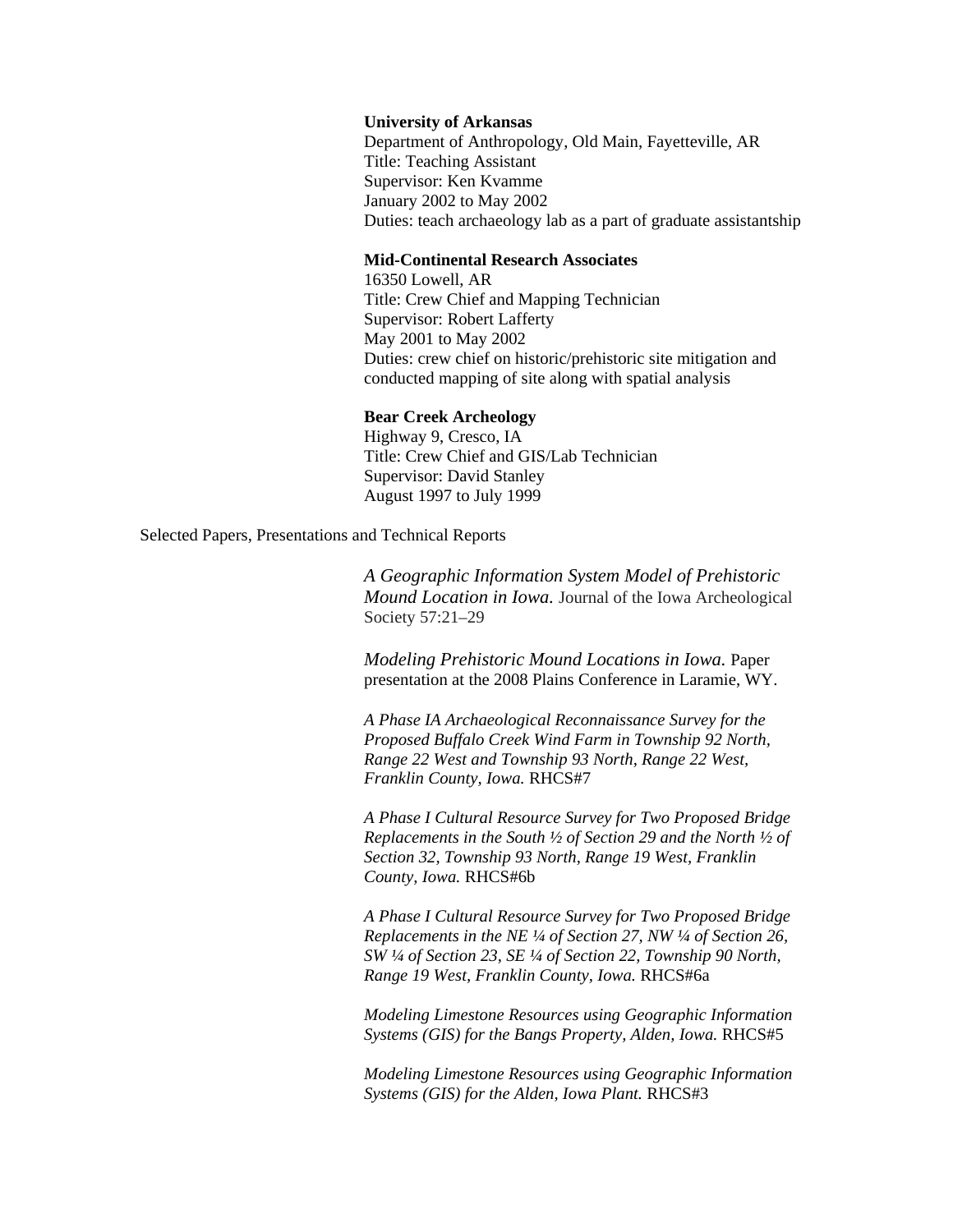*A Phase IA Reconnaissance Survey for a Proposed Quarry Pit in Township 84 North, Range 8 West, Sections 26 and 27, Linn County, Iowa.* RHCS#2

*A Phase I Cultural Resource Investigation for a New Ethanol Facility in Township 79 North, Range 16 West, Section 9, Poweshiek County, Iowa.* RHCS#1

*GIS Modeling Supplement to A Phase IA Archaeological Resources Assessment of Proposed Xenia Service Areas in Calhoun, Humboldt, and Wright Counties, Iowa (co-authored with Joe Artz and Melanie Riley).* 2006 Contract Completion Report 1464, General Contracts Program, Office of the State Archaeologist.

*Assessing Visibility between Prehistoric Mound Groups and a Proposed Cell Tower Near Harpers Ferry, Iowa.* 2006 Contract Completion Report, General Contracts Program, Office of the State Archaeologist.

*Appendix A: Geospatial and Morphological Analysis of Stone Feature Data from the West Mine Area, Coteau Properties, Mercer County, North Dakota.* Submitted to Ethnoscience, Inc., Billings, Montana. (with Joe Artz)

*Phase IA Archaeological Survey of the Proposed Midwest Manufacturing RISE Application Area in Pottawattamie and Shelby Counties, Iowa.* 2006 Contract Completion Report, General Contracts Program, Office of the State Archaeologist.

*Mapping a Path to Iowa's Prehistoric Past*. Poster Presentation at the 2006 MAGIC GIS Symposium in Kansas City, MO.

*Modeling Prehistoric Site Locations in Iowa*. Paper presentation at the 2005 IGIC Conference in Ames, IA.

*A Phase I Cultural Resources Survey of the Proposed Vender Velde Bridge Replacement, Summit Township, O'Brien County, Iowa*. Prepared for the O'Brien County Engineer as a private consultant in April, 2004.

*A Predictive Model for Lithic Resources in Iowa*. Plains Anthropologist, Volume 48: Number 184, February 2003

*Chert Outcrops and Site Location in Iowa*. Paper presentation at the 2001 Society for American Archaeology Conference in New Orleans, LA. (with Joe Artz).

*A Phase I Cultural Resources Survey of the Proposed Southwest Iowa Egg Cooperative Caged-Lager Production Unit,*